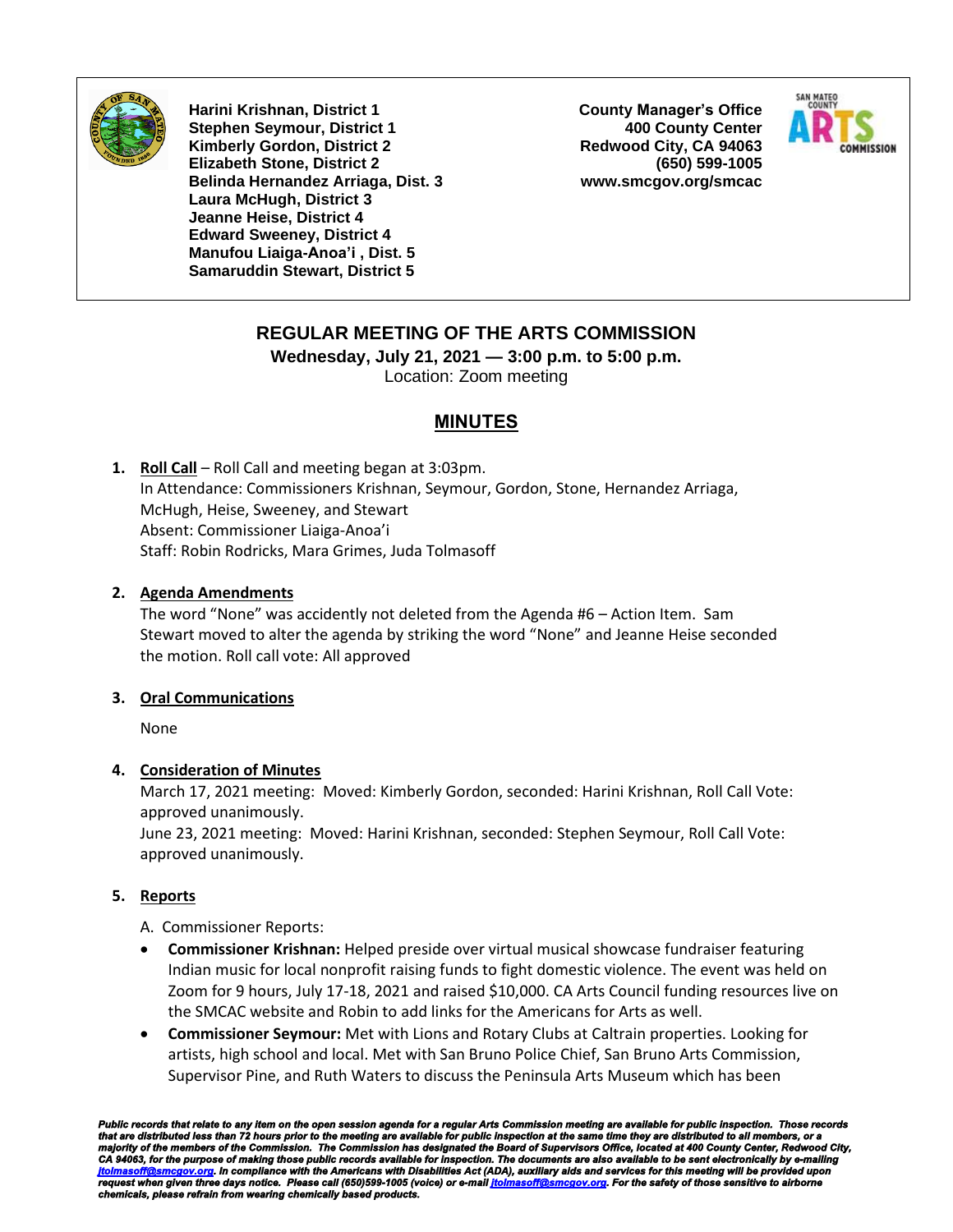relocated to the Tanforan Mall. Will meet with San Mateo County Fair CEO to discuss taking over the art installation.

- **Commissioner Gordon:** Met with Elizabeth Stone, Robin Rodricks, and Mara Grimes to review the work plan.
- **Commissioner Stone:** Met with Yayoi Kambura regarding grants for the social justice project and plans to meet with members of the cohort. OAC is committed to the project and will make time to help it succeed.
- **Commissioner Hernandez Arriaga:** Visited a camp in her district for 60+ Spanish speaking children. The the was me re-entry and healing after Covid, focusing on both academics and cultural arts such as opera, mariachi/guitar, hip-hop, etc. The kids told her how worried they are about going back to school. One child told her, "I felt like I was in a cage during the pandemic, but the arts set me free!" The disparities have become wider and she would like to work with schools to provide more arts in the classrooms as healing tools.
- **Commissioner McHugh:** Main on Thursday in Half Moon Bay was a big success. The Pumpkin Festival will be held on October 16, 2021 and will be open to only local artists. SVOpen Studios will occur the last two weekends of September 2021. Attended the Coast Arts League event. They are one of our grantees, providing art classes to seniors. All class openings have been delayed due to the Delta outbreak.
- **Commissioner Heise:** Attended Winslow Street Causeway meeting with Commission Seymour and Robin Rodricks. Meetings will be held monthly to discuss options. Met with Supervisor Slocum and Commissioner Sweeney regarding the  $5<sup>th</sup>$  Street & Middlefield underpass mural project, which is on County, not city land. Getting involved in the Healthy Community -19 art spaces, the OAC equity policy, and a project in North Fair Oaks next month.
- **Commissioner Sweeney:** Music at Menlo is opening in person at Menlo Atherton High tonight at half capacity and requiring masks and proof of vaccination. They will also offer livestream and outdoor concerts. These concerts are free.
- **Commissioner Stewart:** Also, attended the Winslow Street Causeway Project meeting.
- B. Staff Reports
- **Robin Rodricks:** Hosted table at "Make it On Main" in Half Moon Bay with Poet Laureate. Meetings with Sheriff's Department re: Arts in Corrections program; Office of Equity & Social Justice and Irma Zoepf of the TheZBridge re: drafting of Equity Policy; funders – SVCF, Packard, and others; D4 Supervisor/staff on 5<sup>th</sup> Ave/Middlefield underpass project; Causeway Bridge Project launch; and SoSF Arts & Culture Commission Meeting.
- **Mara Grimes:** Reviewed the strategic work plan, meeting with Robin Rodricks, Elizabeth Stone, and Kimberly Gordon to adjust. Developing a plan for a streamlined trust-based grant program to launch Sept. 1. Creating common grant language to be used for future grants. Writing the CZI grant and co-writing the NEA grant both due 8/27/21. Will be working on outreach plan to SMCOE and connecting with educators re: Poetry Out Loud in August.
- **Juda Tolmasoff:** There is an uptick in cases 12-17 people in SM Med. Center with active Covid. 11% of population hard to reach and unvaccinated. County vaccination rate 88.2%. Encourage everyone to get vaccinated and Health Officer is asking people to mask indoors again. Commissioner McHugh noted that coast side vaccination rates were low and asked if there were ways to make them more accessible. Popups are happening around the County.

# **6. Action Item**

A. Election of Chair and Vice Chair for FY2021-22 Chair: Commissioners: Commissioner Seymour was elected Chair unanimously roll call vote.